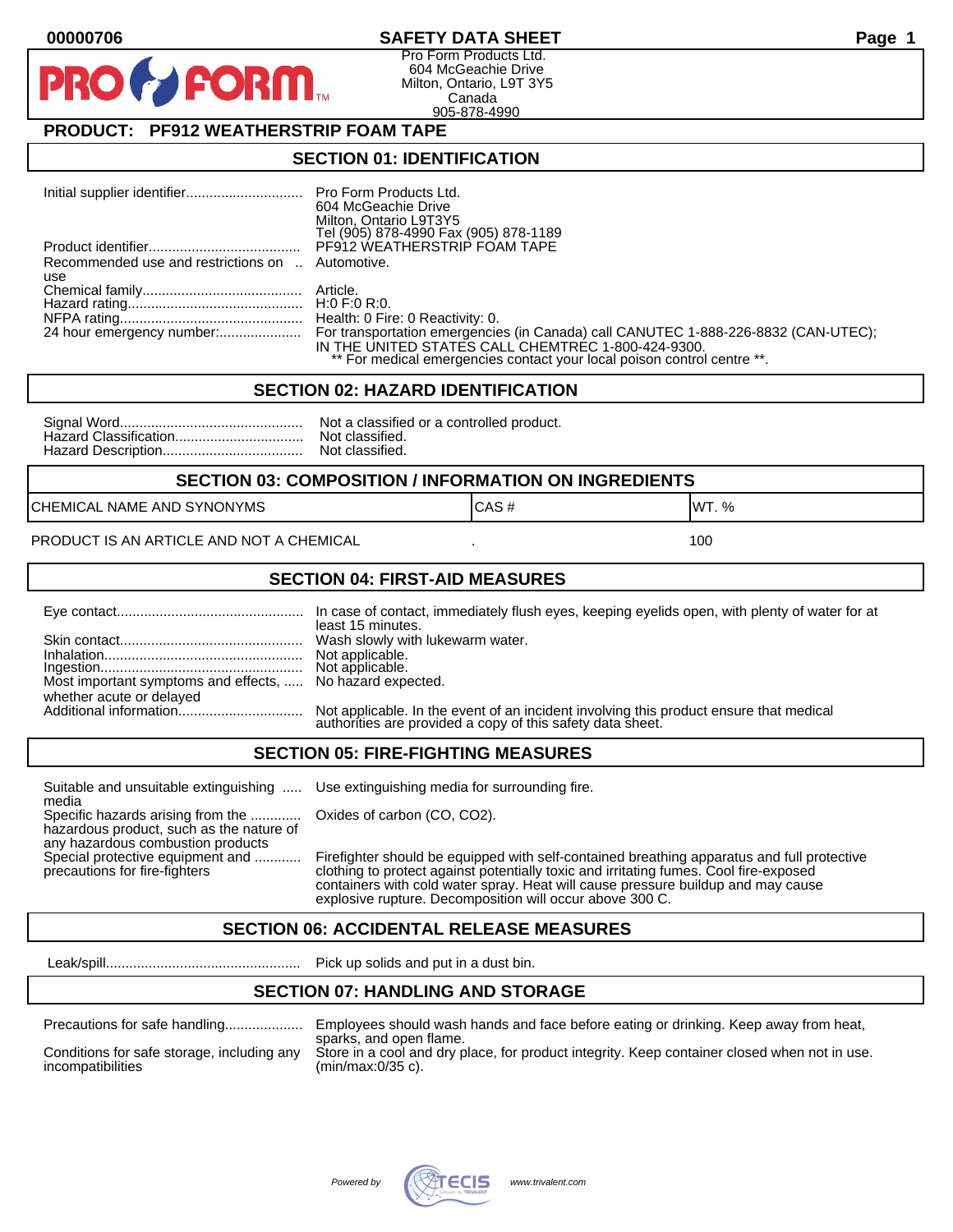**00000706 SAFETY DATA SHEET Page 2**

### **SECTION 08: EXPOSURE CONTROLS / PERSONAL PROTECTION**

| <b>INGREDIENTS</b>               | TWA | <b>ACGIH TLV</b><br>STEL                                                                                                          | PEL | <b>OSHA PEL</b><br>STEL                                                              | <b>NIOSH</b><br>IREL |
|----------------------------------|-----|-----------------------------------------------------------------------------------------------------------------------------------|-----|--------------------------------------------------------------------------------------|----------------------|
|                                  |     | Not applicable.<br>Not applicable.<br>Not applicable.<br>Wear adequate protective clothes.<br>Safety boots per local regulations. |     | Educate and train employees on the safe use and handling of the product. Employees   |                      |
| Appropriate engineering controls |     | General ventilation.                                                                                                              |     | should wash their hands and face before eating, drinking, or using tobacco products. |                      |

## **SECTION 09: PHYSICAL AND CHEMICAL PROPERTIES**

| Tape.<br>Slight.<br>Vapour pressure (mm Hg)<br>Relative Density (Specific Gravity)<br>No data.<br>Melting / Freezing point (deg C)<br>Insoluble.<br>Initial boiling point / boiling range (deg C).<br>Flash point (deg C), method<br>Auto ignition temperature (deg C)<br>Upper flammable limit (% vol)<br>Lower flammable limit (% vol)<br>No Data.<br>Partition coefficient - n-octanol/water<br>No data.<br>No data.<br>No data. | Various colours. (Prolonged storage may lead to discolouration.).<br>Not applicable.<br>Not applicable.<br>Not applicable.<br>Not applicable.<br>Not applicable.<br>Not applicable.<br>Not applicable.<br>Not applicable.<br>Not applicable.<br>Not applicable. |
|-------------------------------------------------------------------------------------------------------------------------------------------------------------------------------------------------------------------------------------------------------------------------------------------------------------------------------------------------------------------------------------------------------------------------------------|-----------------------------------------------------------------------------------------------------------------------------------------------------------------------------------------------------------------------------------------------------------------|
|-------------------------------------------------------------------------------------------------------------------------------------------------------------------------------------------------------------------------------------------------------------------------------------------------------------------------------------------------------------------------------------------------------------------------------------|-----------------------------------------------------------------------------------------------------------------------------------------------------------------------------------------------------------------------------------------------------------------|

### **SECTION 10: STABILITY AND REACTIVITY**

| Conditions to avoid, including static  Keep away from heat.<br>discharge, shock or vibration<br>Hazardous decomposition products Oxides of carbon (CO,CO2). | Stable at normal temperatures and pressures.<br>Avoid heat, sparks and flames.<br>Possibility of hazardous reactions Will not occur under normal temperature and pressure. |
|-------------------------------------------------------------------------------------------------------------------------------------------------------------|----------------------------------------------------------------------------------------------------------------------------------------------------------------------------|
|                                                                                                                                                             |                                                                                                                                                                            |

# **SECTION 11: TOXICOLOGICAL INFORMATION**

| <b>INGREDIENTS</b> |                                                                                            | ILC50                                                                                   | ILD50 |
|--------------------|--------------------------------------------------------------------------------------------|-----------------------------------------------------------------------------------------|-------|
|                    | Not expected to pose any hazards.<br>Not applicable.<br>Not applicable.<br>Not applicable. | occupational hygiene adhered to, risks are improbable. May cause mechanical irritation. |       |

### **SECTION 12: ECOLOGICAL INFORMATION**

Persistence and degradability................... Not available.

# **SECTION 13: DISPOSAL CONSIDERATIONS**

and methods of disposal, including any contaminated packaging

Information on safe handling for disposal . Dispose of waste in accordance with all applicable Federal, Provincial/State and local